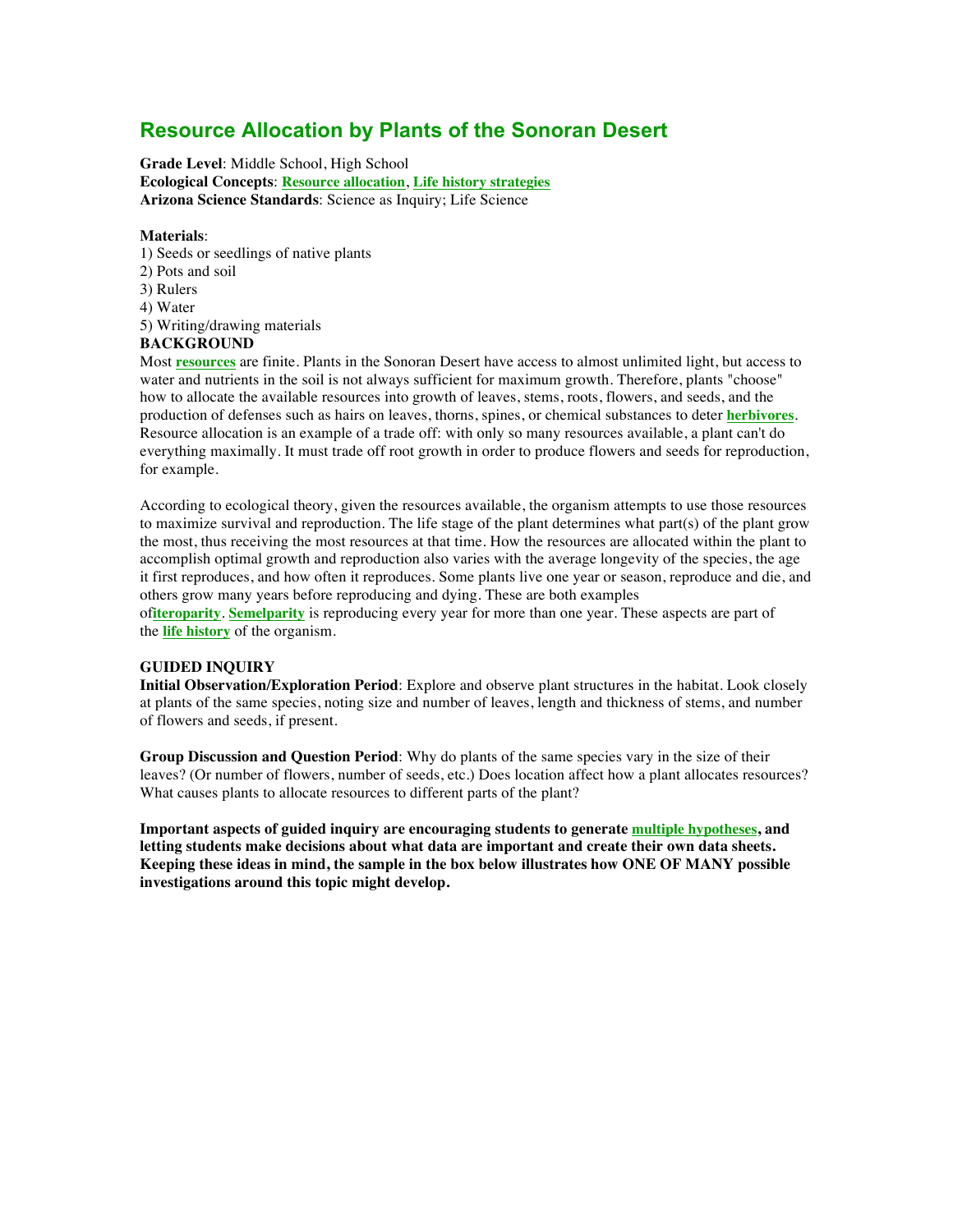**Sample Hypothesis**: Let's use the question, "Why do plants of the same species vary in the number of their leaves?" Our hypothesis might be, "Some plants have more leaves because they have more resources available." Or, "A reduction in an essential resource will cause plants to allocate the available resource into growth of the most essential plant structures, depending on the life stage of the plant."

**Sample Experiment Design**: Grow plants from seed or start with seedlings purchased from a nursery. Fast-growing annual plants such as wildflowers would work well, or a shrub such as brittlebush, also a fairly fast grower. The **independent variable** is the resource to be tested. One possible resource to test is the amount of water. The **dependent variable** will be the measurements taken on the plants. There are several possibilities. For this example, we will use the number of leaves produced. If you work with purchased plant seedlings, be sure to count and record the number of leaves on each plant at the time of purchase, as you will have to subtract that number from the total number of leaves on each plant at the end of the experiment to get an accurate result.

Use at least eight plants of the same species for **replication**. Each plant is an **experimental unit**. **Control** variables such as soil, temperature, and light by planting all plants in either the same place in the habitat, or in the same size pots in the same place. If you plant in the habitat, the plants will need to be far enough apart, approximately one-half to one meter, to avoid overlap of plant growth The **treatment** will be two levels of the resource, water. Half of the plants will receive one and one-half times the amount of water given to the other half. How much water you give each treatment group will depend upon what you select to plant, where you plant it, and what time of year it is. Plants placed in soil outdoors in the habitat will require more water than those planted in pots. Plants grown outdoors, whether in soil or in the ground, will require more water than those grown indoors. Plants will require more water during hot months and less during cool months.

The experiment will run until the plants have grown some leaves, then continue letting them grow for another three to six weeks. The total count of leaves will be the number of leaves present at the end of the experimental time period. Time until leaves appear will depend on the species chosen and the weather. Most Sonoran Desert wildflowers need to be planted in the late summer/early fall and will bloom in the spring (February-April). If you use seedling for this experiment, the experiment can begin as soon as seedlings are purchased and run for three to six weeks.

**Sample Prediction:** Plants receiving more water will produce more leaves than those receiving less water. You might want to make this experiment more interesting by adding the factor of time and keeping track of when new leaves appear on each plant. You then can add to your prediction that plants receiving more water will produce more leaves, and the leaves will appear sooner, than those plants receiving less water.

**Record Results:** Tag each leaf with a little bread bag tag with the date written on it to keep track of the leaf's appearance date. Record when the leaves appear as well as how many.

**Sample Analysis of Data and Presentation**: Make a **bar graph** with the treatment (low, high water amounts) on the horizontal axis and total number of leaves on each plant on the vertical axis. Calculate the **average** number of leaves for each treatment group. Graph the mean number on the vertical axis. Create **line graphs** of the number of leaves produced over time.

**Discussion**: Was your hypothesis supported? If yes, go on to test other hypotheses. If not, why not? What did happen? Why? This is a great opportunity to revise your hypothesis and do another test.